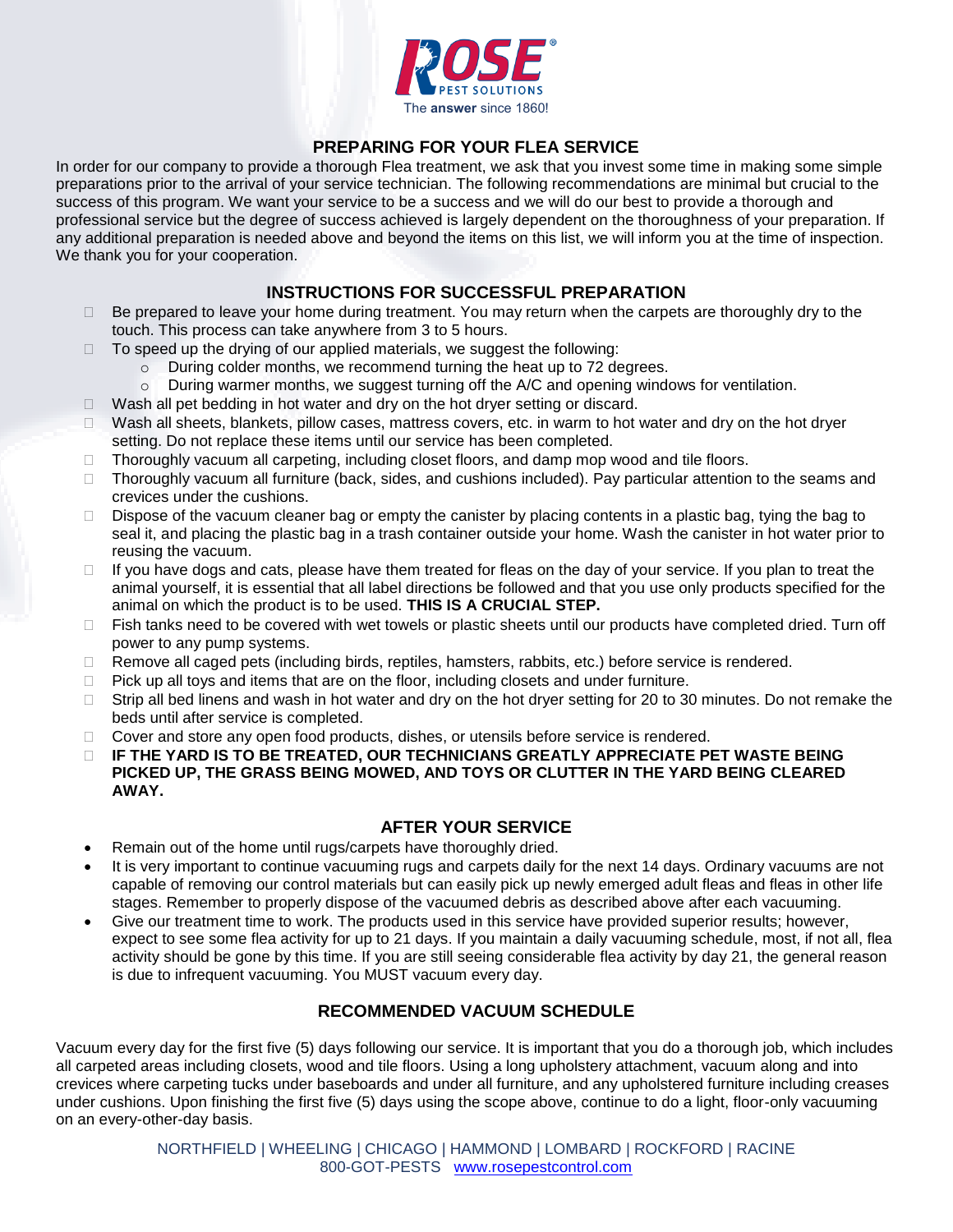

## **CLUTTER REDUCTION**

In order for our technicians to provide the best possible service, we ask that before and during service, you reduce the amount of clutter in your unit as much as possible. Clutter in your unit provides insects with safe places to hide that we are unable to inspect and cannot treat with pesticides. If the clutter in your unit is not reduced or eliminated before your scheduled service, additional services may be needed to eliminate any infestation. **If you fail to complete the following requests, it may be difficult or impossible to eliminate the problem.**

Clutter can be defined as any item that restricts movement in any room or excessive amounts of personal items that hinder the treatment of the unit. Some examples of clutter include, but are not limited to:

- **Excessive amounts of furniture**
- **Clothes strewn about the floor**
- **Random items placed around the perimeter of the room**
- **Overly packed closets**
- **Etc.**

As long as a cluttered situation exists, it prevents us from completing our standard bed bug treatment and, therefore, can extend the number of services it takes to eliminate insects from your unit. Although there is no easy, straightforward way to address clutter, please eliminate clutter by any means possible. These methods include cleaning, disposal of items in an outdoor trash receptacle, storage units, etc. Please be aware that if you store items in a storage unit, they need to be inspected for the presence of insects prior to removing them for storage and before they are brought back into your home. Some insects can live up to a year with no food or water; therefore, reintroducing any stored items to your home can cause a re-infestation to occur.





**A Cluttered Environment An Uncluttered, Organized Environment**